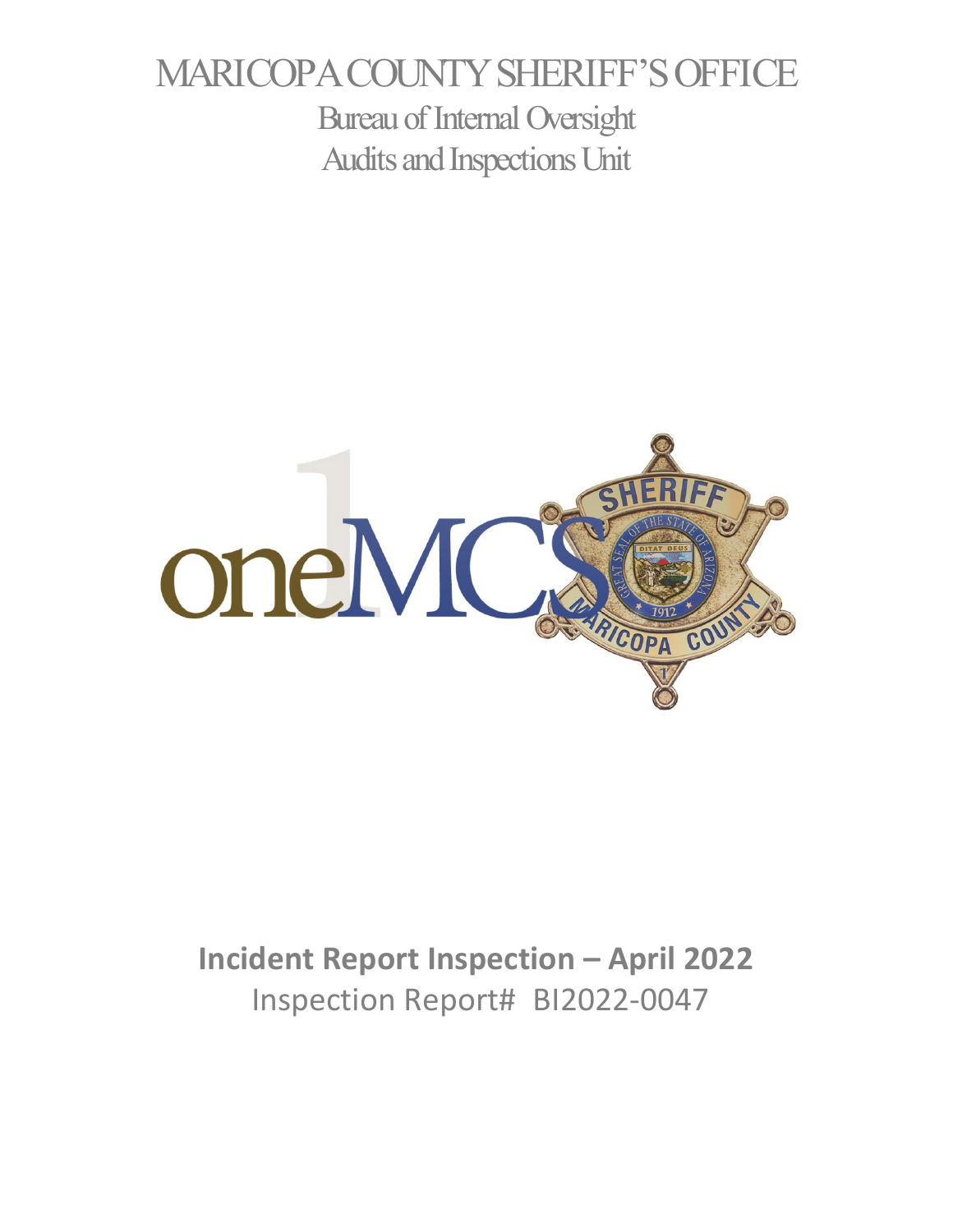#### **Background:**

The Audits and Inspections Unit (AIU) of the Bureau of Internal Oversight (BIO) will conduct inspections of In-custody and Criminal Citation Incident Reports (IR's) on a monthly basis to determine if the IR's are in compliance with Office policy. For April 2022 the Court Monitors selected 40 Incident Reports obtained from all patrol district(s)/division(s).

A random sample of 20 In-custody and 20 Criminal Citation IRs was provided to MCSO by the Monitor Team, totaling 40 for inspection. In addition to the sample of 40 reports, there were **0** immigration investigation IRs, **0** lack of identity investigations IRs, and **0** County Attorney Turndowns where the prosecutor indicated they declined prosecution due to a lack of probable cause.

The purpose of the IR inspection is to determine compliance with Office policies, Federal and State laws and to promote proper supervision. To achieve this, inspectors will review all IR's. The IR's will be uniformly inspected employing a matrix developed by the Bureau of Internal Oversight. The following procedures will be used in the matrix, which includes, but are not limited to, EA-11, CP-2, CP-8, GF-5, GE-3, GJ-35, EB-1:

#### **Matrix Procedures:**

- $\triangleright$  Verify the report was submitted prior to the end of the deputy's shift
- $\triangleright$  Verify the supervisor reviewed report within policy timelines
- $\triangleright$  Look for indicia contained in the report and/or forms that the report is not authentic or correct
- Ensure there was a proper investigation of any/all allegations concerning a crime
- $\triangleright$  Determine if there was a physical arrest/booking
- $\triangleright$  Determine if there was a citation in lieu of detention/booking (cite and release)
- $\triangleright$  Verify any applicable charges were submitted in a timely manner, not to exceed the statute of limitations
- $\triangleright$  Evaluate whether there was reasonable suspicion/probable cause for any noted searches
- $\triangleright$  Ensure the reason for any search conducted was properly documented
- $\triangleright$  Determine if the report contained all the required element(s) of the crime for each charge listed
- $\triangleright$  Ensure the report contains articulation of the legal basis for the action
- $\triangleright$  Verify the report properly articulates reasonable suspicion/probable cause
- $\triangleright$  Determine if there was reasonable suspicion/probable cause for any investigative detentions to include traffic stops and field contacts
- $\triangleright$  Determine if boilerplate and/or conclusory language was used
- $\triangleright$  Verify the information contained in the report is consistent/accurate throughout
- $\triangleright$  Look for indicia of bias-based and/or racial profiling
- $\triangleright$  Determine if the use or non-use of body-worn cameras was documented in the report
- $\triangleright$  Ensure that any/all property and/or evidence was processed and documented within MCSO policy guidelines
- $\triangleright$  Ensure all identity theft or lack of identity document reports note supervisor notification
- $\triangleright$  Ensure all immigration investigation reports document supervisor notification
- $\triangleright$  Ensure all lack of identification detention/arrest reports documented supervisornotification
	- $\triangleright$  Determine if the report was memorialized (IMF) by a supervisor in accordance with policy
	- $\triangleright$  Determine if documentation was discovered for an IMF indicating there was a command-level review of the supervisor's action within 14 days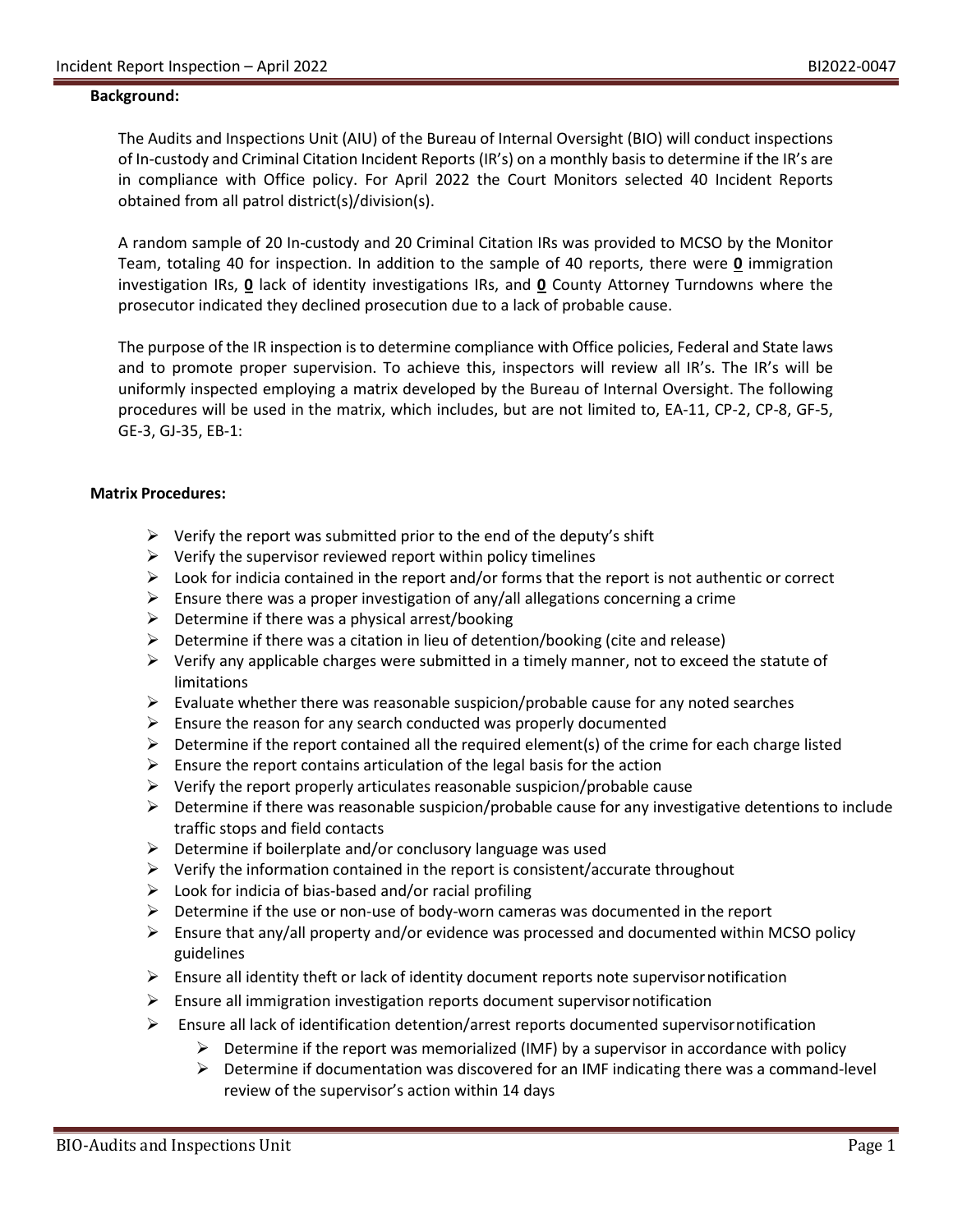- $\triangleright$  Verify suspects were provided with a Miranda Warning when required
- $\triangleright$  Evaluate whether there are any perceived violations of Constitutional Rights/Civil Liberties
- $\triangleright$  Evaluate whether there are any other perceived violations of Office Policy
- $\triangleright$  Determine if there was a need to review or correct Office policy, strategy, tactics, or training
- $\triangleright$  Each incident report inspected will be counted as one inspection

### **Criteria:**

MCSO Policy EA-11 – Arrest Procedures: MCSO Policy CP-2 – Code of Conduct: MCSO Policy CP-8 – Preventing Racial and other Biased-Based Profiling: MCSO Policy GF-5 - Incident Report Guidelines: MCSO Policy GE-3 - Property Management and Evidence Control: MCSO Policy GJ-35 - Body-Worn Cameras: MCSO Policy EB-1 – Traffic Enforcement, Violator Contacts, and Citation Issuance

### **Conditions:**

Of the **40** total selected reports that were inspected, the following has been concluded (it is important to note, **1** of the selected reports was a duplicate so only **39** reports were inspected):

- **22** out of the **27** criteria inspected achieved 100% compliance.
- **30** of the **39** reports inspected were in compliance with the inspected criteria.
- **9** of the **39** reports accounted for all of the noted deficiencies.
- **38** of the **39** reports (or 97.44%) were submitted prior to the end of shift.
- **32** of the **39** reports (or 82.05%) were reviewed by a supervisor within policy timelines.
- **38** of the **39** reports (or 97.44%) detailed a proper investigation of any/all allegations concerning a crime.
- **39** of the **39** reports (or 100%) contained articulation of reasonable suspicion/probable cause for noted searches.
- **39** of the **39** reports (or 100%) properly documented the reason for a search being conducted.
- **38** of the **39** reports (or 97.44%) contained all of the elements of the crime for each charge listed.
- **39** of the **39** reports (or 100%) inspected contained the articulation of the legal basis for the action.
- **39** of the **39** reports (or 100%) contained articulation for reasonable suspicion/probable cause. [including Form 4]
- **39** of the **39** reports (or 100%) didn't contain boilerplate and/or conclusory language.
- **39** of the **39** reports (or 100%) contained articulation of reasonable suspicion/probable cause for investigative detentions.
- **39** of the **39** reports (or 100%) contained consistent/accurate information throughout.
- **39** of the **39** reports (or 100%) had any or all property and/or evidence processed and documented within MCSO policy guidelines.
- **38** of the **39** reports (or 97.44%) either did not require an IR memorialization or had one completed by a supervisor.
- **39** of the **39** reports (or 100%) documented that Suspects were provided a Miranda Warning when required.
- **39** of the **39** reports (or 100%) had no other violations of office policy.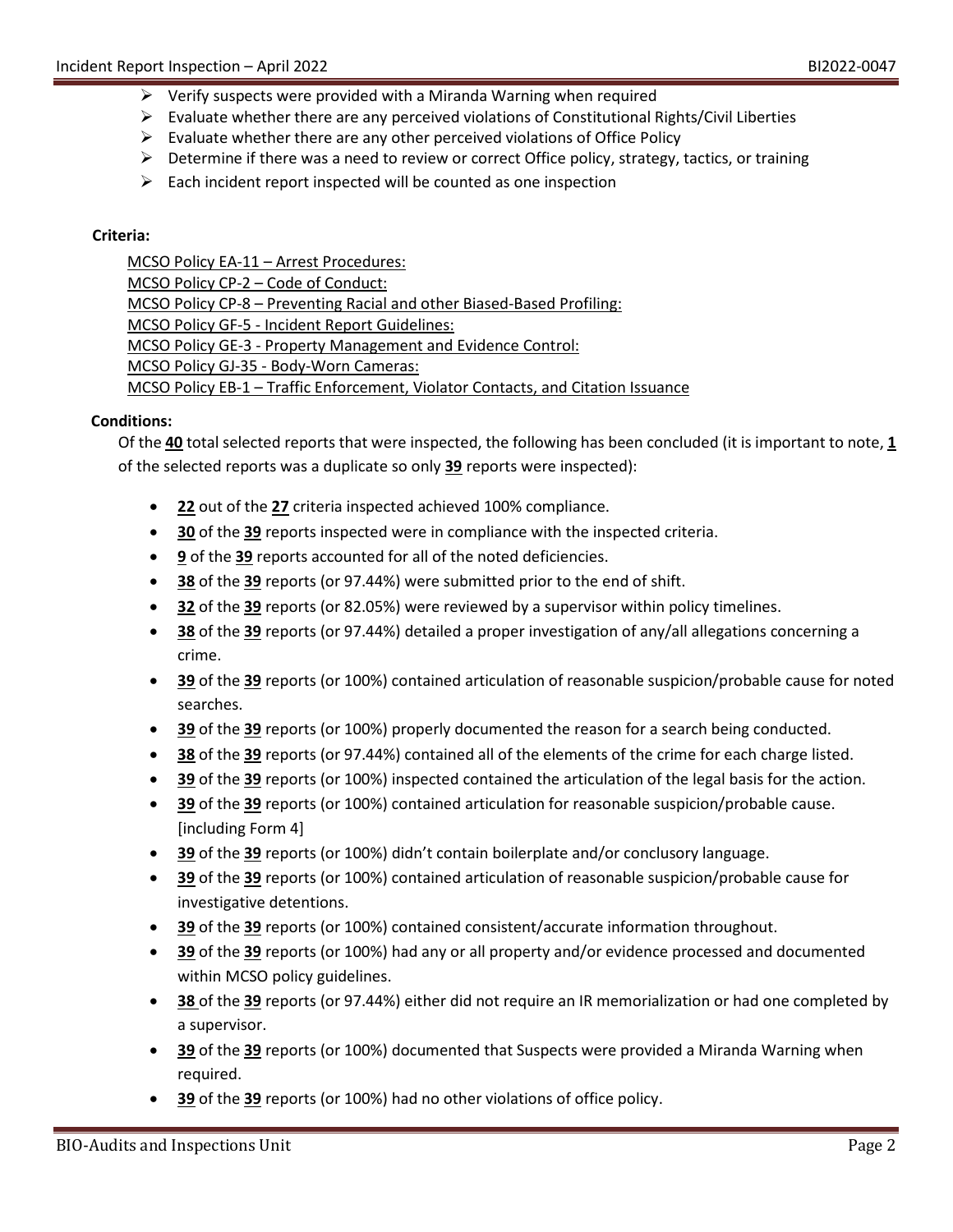The compliance rates of the sample reports utilizing the 27-inspection criterion resulted in an overall average compliance rate of **98.53%** for April of 2022, as illustrated in the graph below.



### O**verall Compliance Rate for Monthly Incident Report Inspections**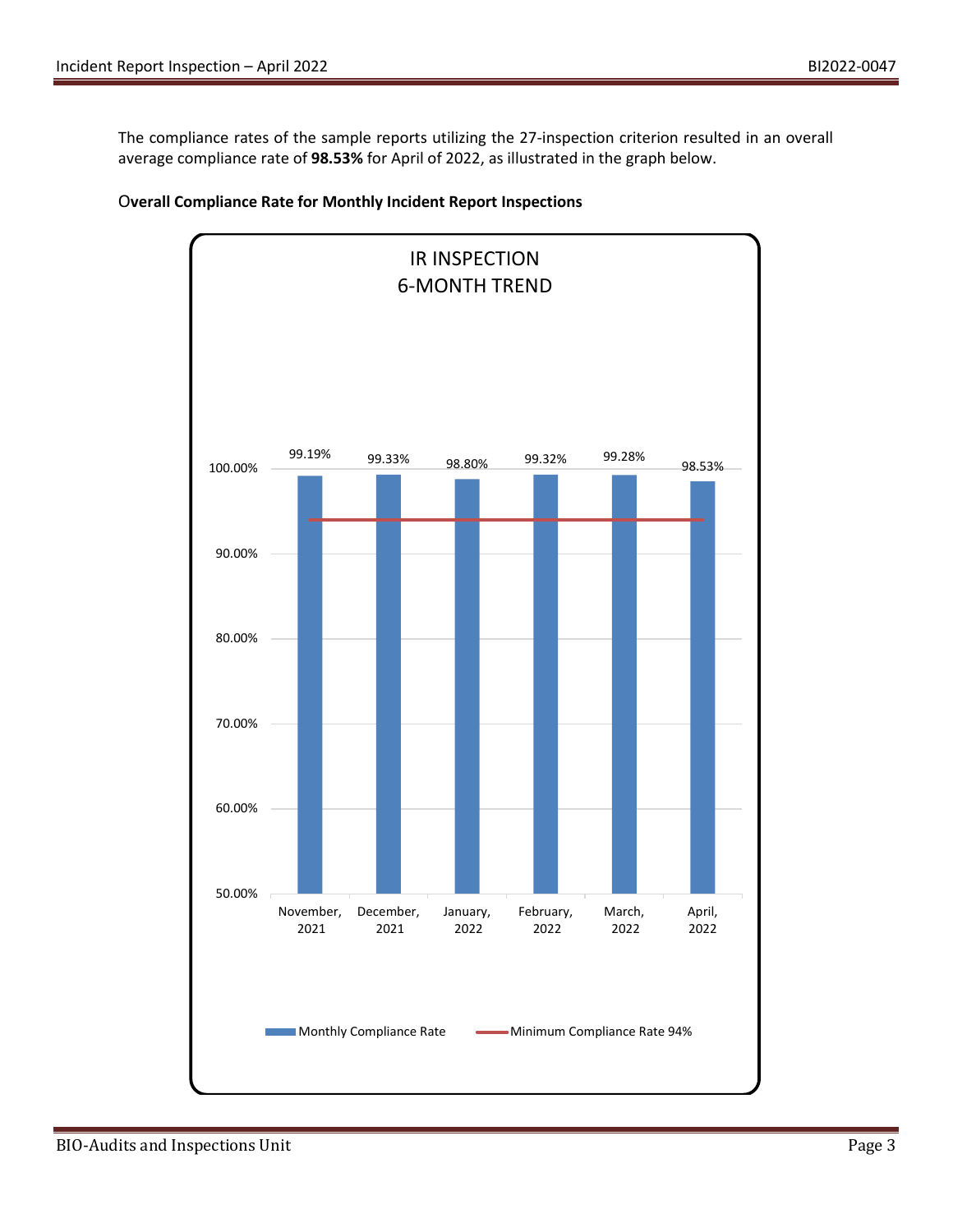### **The following deficiencies were observed during the inspection period:**

# District 3 (4 BIO Action Forms):

| <b>District/Division</b> | <b>Responsible Supervisor</b>                                                                                            | Date of  | IR#               | <b>Current Supervisor</b> | <b>Current Commander</b> |  |
|--------------------------|--------------------------------------------------------------------------------------------------------------------------|----------|-------------------|---------------------------|--------------------------|--|
|                          |                                                                                                                          | Event    |                   |                           |                          |  |
| District 3               | Sergeant                                                                                                                 | Redacted | Redacted          | Lieutenant                | Captain                  |  |
|                          |                                                                                                                          |          | <b>Deficiency</b> |                           |                          |  |
| 1.                       | Report not reviewed within policy timeframe (72 hours). Policy GF-5.4.A.3                                                |          |                   |                           |                          |  |
|                          |                                                                                                                          |          |                   |                           |                          |  |
| <b>Inspector Notes:</b>  |                                                                                                                          |          |                   |                           |                          |  |
| $\bullet$                | Report generated on 4/5 at 0237, submitted on 4/5 at 0657 hours to above listed supervisor in TraCS.                     |          |                   |                           |                          |  |
| $\bullet$                | Reviewed by above listed supervisor on 4/11 at 0621.                                                                     |          |                   |                           |                          |  |
| $\bullet$                | Per Praxis, above listed supervisor was one of the supervisors for the shift in which IR was generated and<br>submitted. |          |                   |                           |                          |  |
| ٠                        | Inspector did not locate documentation showing this potential deficiency was previously identified and                   |          |                   |                           |                          |  |
|                          | addressed, such as the completion of an Incident Report Memorialization or other applicable                              |          |                   |                           |                          |  |
|                          |                                                                                                                          |          |                   |                           |                          |  |
|                          | intervention.                                                                                                            |          |                   |                           |                          |  |
| $\bullet$                | Sergeant has two (2) prior BAFs for the same deficiency in the last 12 months:                                           |          |                   |                           |                          |  |
|                          | BAF2021-0428<br>$\bigcirc$                                                                                               |          |                   |                           |                          |  |
|                          | BAF2022-0064<br>$\circ$                                                                                                  |          |                   |                           |                          |  |

| <b>District/Division</b>                                                                                                                                                                                                                                                                                                                                                                                                                                                                                                           | <b>Responsible Supervisor</b> | Date of<br>Event | IR#      | <b>Current Supervisor</b> | <b>Current Commander</b> |
|------------------------------------------------------------------------------------------------------------------------------------------------------------------------------------------------------------------------------------------------------------------------------------------------------------------------------------------------------------------------------------------------------------------------------------------------------------------------------------------------------------------------------------|-------------------------------|------------------|----------|---------------------------|--------------------------|
| District 3                                                                                                                                                                                                                                                                                                                                                                                                                                                                                                                         | Sergeant                      | Redacted         | Redacted | Lieutenant                | Captain                  |
| <b>Deficiency</b>                                                                                                                                                                                                                                                                                                                                                                                                                                                                                                                  |                               |                  |          |                           |                          |
| Report not reviewed within policy timeframe (72 hours). Policy GF-5.4.A.3<br>1.                                                                                                                                                                                                                                                                                                                                                                                                                                                    |                               |                  |          |                           |                          |
| Inspector Notes:<br>Report generated on 4/30 at 1401, submitted on 4/30 at 1756 hours to S1907 in TraCS.<br>Reviewed by above listed supervisor on 5/5 at 0803.<br>Per Praxis, above listed supervisor was one of the supervisors for the shift in which IR was generated and<br>submitted.<br>Inspector did not locate documentation showing this potential deficiency was previously identified and<br>$\bullet$<br>addressed, such as the completion of an Incident Report Memorialization or other applicable<br>intervention. |                               |                  |          |                           |                          |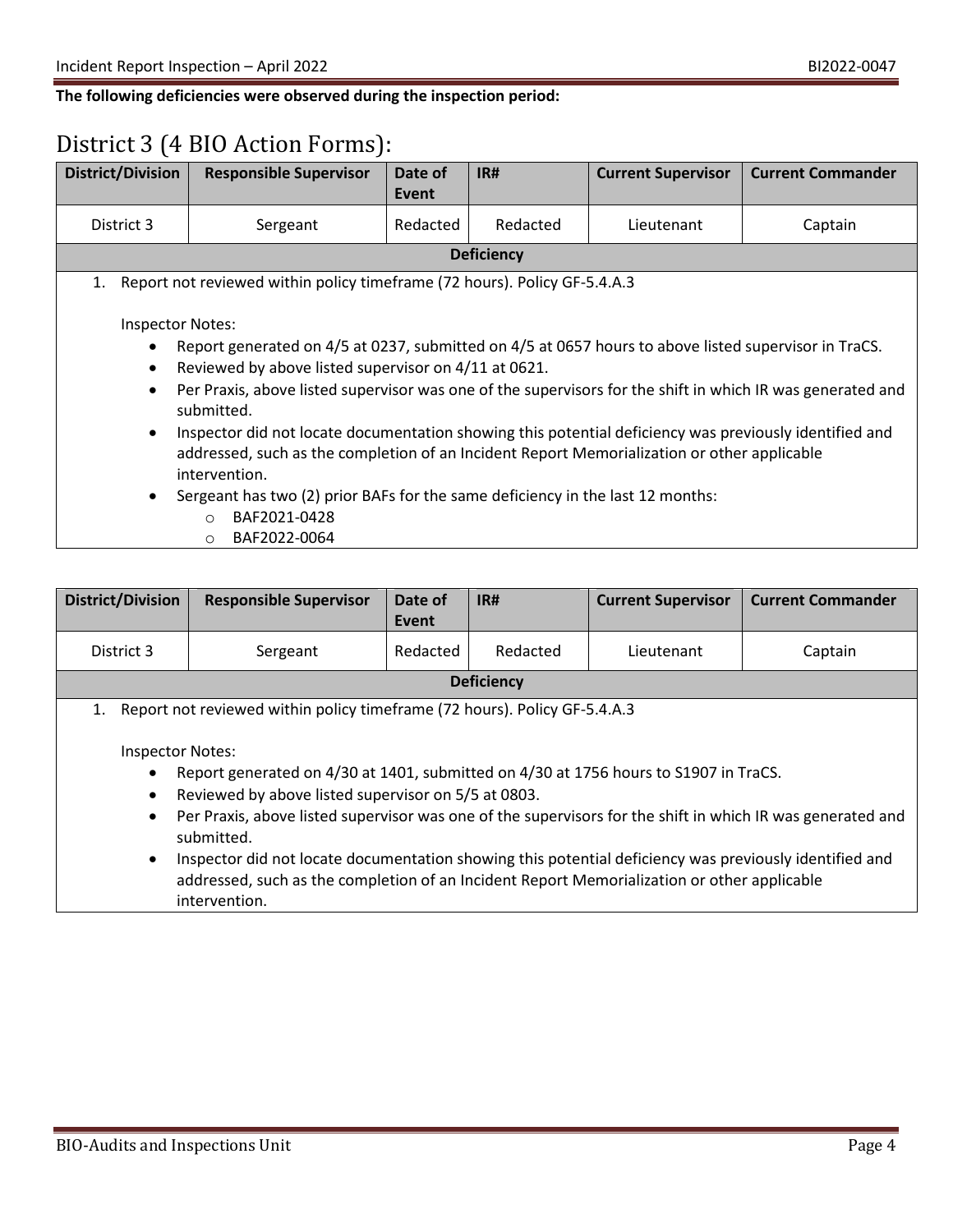| <b>District/Division</b>                                                                                                                                                                                                                                                                                                                                                                                                                                                                                                                                                                                                                                              | <b>Responsible Supervisor</b> | Date of<br>Event | IR#      | <b>Current Supervisor</b> | <b>Current Commander</b> |
|-----------------------------------------------------------------------------------------------------------------------------------------------------------------------------------------------------------------------------------------------------------------------------------------------------------------------------------------------------------------------------------------------------------------------------------------------------------------------------------------------------------------------------------------------------------------------------------------------------------------------------------------------------------------------|-------------------------------|------------------|----------|---------------------------|--------------------------|
| District 3                                                                                                                                                                                                                                                                                                                                                                                                                                                                                                                                                                                                                                                            | Sergeant                      | Redacted         | Redacted | Lieutenant                | Captain                  |
| <b>Deficiency</b>                                                                                                                                                                                                                                                                                                                                                                                                                                                                                                                                                                                                                                                     |                               |                  |          |                           |                          |
| Report not reviewed within policy timeframe (72 hours). Policy GF-5.4.A.3<br>1.<br><b>Inspector Notes:</b><br>Report generated on 4/10 at 1312, submitted on 4/10 at 1618 hours to above listed supervisor in TraCS.<br>$\bullet$<br>Reviewed by above listed supervisor on 4/19 at 0853.<br>$\bullet$<br>Per Praxis, above listed supervisor was one of the supervisors for the shift in which IR was generated and<br>$\bullet$<br>submitted.<br>Inspector did not locate documentation showing this potential deficiency was previously identified and<br>$\bullet$<br>addressed, such as the completion of an Incident Report Memorialization or other applicable |                               |                  |          |                           |                          |

intervention.

| <b>District/Division</b>                                      | <b>Responsible Supervisor</b>                                                                                                                                                                                                                                                                                                                                                                                                                                                                                                                                                                                                                                                      | Date of  | IR#               | <b>Current Supervisor</b> | <b>Current Commander</b> |
|---------------------------------------------------------------|------------------------------------------------------------------------------------------------------------------------------------------------------------------------------------------------------------------------------------------------------------------------------------------------------------------------------------------------------------------------------------------------------------------------------------------------------------------------------------------------------------------------------------------------------------------------------------------------------------------------------------------------------------------------------------|----------|-------------------|---------------------------|--------------------------|
|                                                               |                                                                                                                                                                                                                                                                                                                                                                                                                                                                                                                                                                                                                                                                                    | Event    |                   |                           |                          |
| District 3                                                    | Sergeant                                                                                                                                                                                                                                                                                                                                                                                                                                                                                                                                                                                                                                                                           | Redacted | Redacted          | Lieutenant                | Captain                  |
|                                                               |                                                                                                                                                                                                                                                                                                                                                                                                                                                                                                                                                                                                                                                                                    |          | <b>Deficiency</b> |                           |                          |
| 1.                                                            | Report not reviewed within policy timeframe (72 hours). Policy GF-5.4.A.3                                                                                                                                                                                                                                                                                                                                                                                                                                                                                                                                                                                                          |          |                   |                           |                          |
| $\bullet$<br>$\bullet$<br>$\bullet$<br>$\bullet$<br>$\bullet$ | <b>Inspector Notes:</b><br>Report generated on 4/17 at 1938, submitted on 4/17 at 1952 hours to above listed supervisor in TraCS.<br>Reviewed by above listed supervisor on 4/25 at 0031.<br>Per Praxis, above listed supervisor was one of the supervisors for the shift in which IR was generated and<br>submitted.<br>The citation for the listed report was later voided. The report was still not reviewed within the policy<br>timeframe (7 days).<br>Inspector did not locate documentation showing this potential deficiency was previously identified and<br>addressed, such as the completion of an Incident Report Memorialization or other applicable<br>intervention. |          |                   |                           |                          |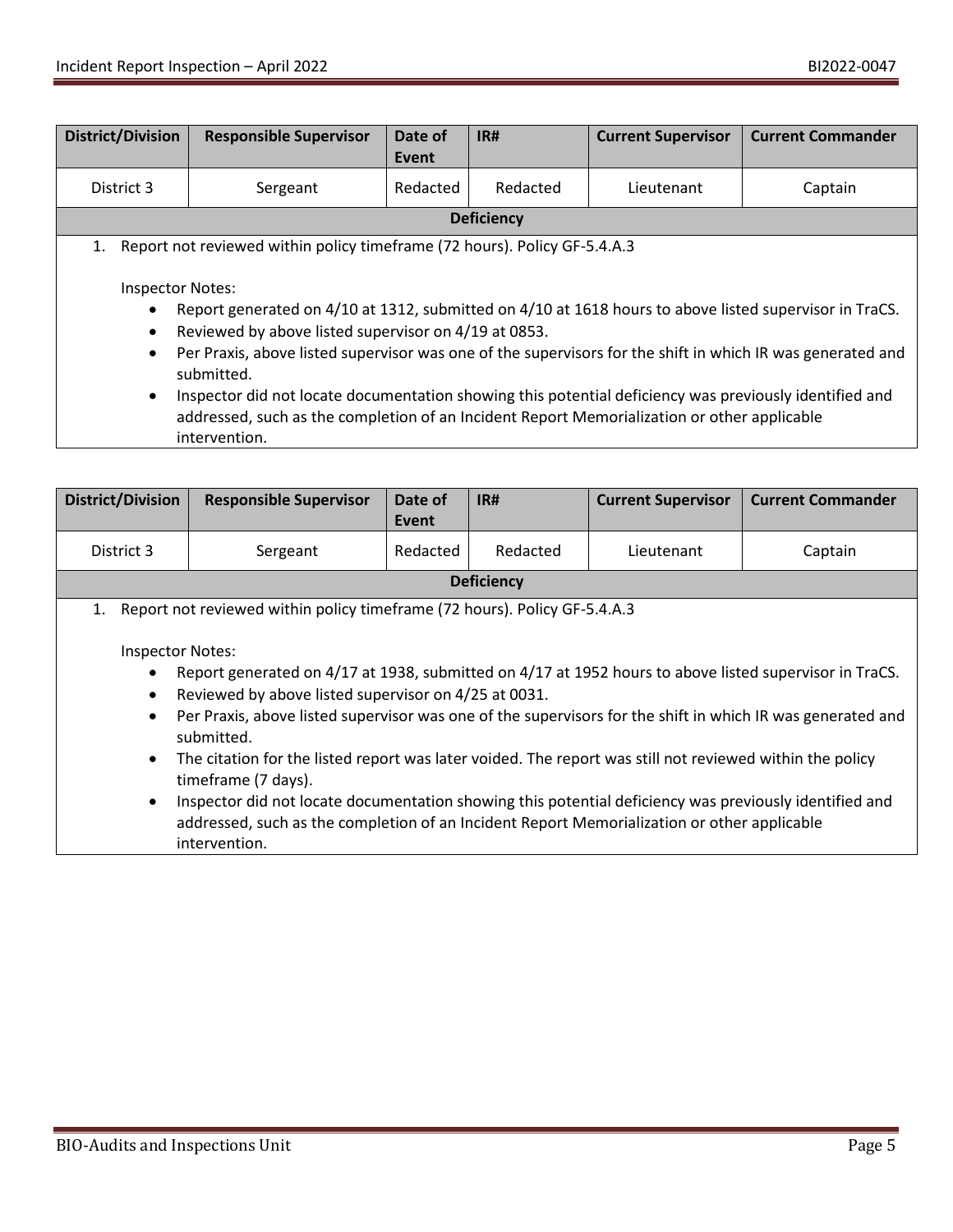# District 4 (1 BIO Action Form):

| <b>District/Division</b>                                                                                                                                                                                                                                                                                                                                                                                                                                                               | <b>Deputy</b>                                                 | Date of<br>Event | IR#               | <b>Current Supervisor</b> | <b>Current Commander</b> |
|----------------------------------------------------------------------------------------------------------------------------------------------------------------------------------------------------------------------------------------------------------------------------------------------------------------------------------------------------------------------------------------------------------------------------------------------------------------------------------------|---------------------------------------------------------------|------------------|-------------------|---------------------------|--------------------------|
| District 4*                                                                                                                                                                                                                                                                                                                                                                                                                                                                            | Deputy                                                        | Redacted         | Redacted          | Sergeant                  | Captain                  |
|                                                                                                                                                                                                                                                                                                                                                                                                                                                                                        |                                                               |                  | <b>Deficiency</b> |                           |                          |
| 1.                                                                                                                                                                                                                                                                                                                                                                                                                                                                                     | Report not submitted prior to end of shift. Policy GF-5.4.A.1 |                  |                   |                           |                          |
| <b>Inspector Notes:</b><br>Report generated on 4/10 at 1820 hours. Submitted on 4/11 at 0932 hours.<br>$\bullet$<br>Per Praxis, Deputy worked dayshift on 4/10 and 4/11, logging off at 2035 hours on 4/10 and back on at<br>$\bullet$<br>1024 on 4/11.<br>Inspector did not locate documentation showing this potential deficiency was previously identified and<br>٠<br>addressed, such as the completion of an Incident Report Memorialization or other applicable<br>intervention. |                                                               |                  |                   |                           |                          |
| *Deputy was assigned to Lakes when deficiency occurred*                                                                                                                                                                                                                                                                                                                                                                                                                                |                                                               |                  |                   |                           |                          |

# Lake Patrol (1 BIO Action Form):

| <b>District/Division</b>                                                                                                                                                                                                                                                                                                                                                                                                                                                                                                                                                                    | <b>Responsible Supervisor</b>                                                | Date of<br>Event | IR#      | <b>Current Supervisor</b> | <b>Current Commander</b> |  |
|---------------------------------------------------------------------------------------------------------------------------------------------------------------------------------------------------------------------------------------------------------------------------------------------------------------------------------------------------------------------------------------------------------------------------------------------------------------------------------------------------------------------------------------------------------------------------------------------|------------------------------------------------------------------------------|------------------|----------|---------------------------|--------------------------|--|
| Lakes                                                                                                                                                                                                                                                                                                                                                                                                                                                                                                                                                                                       | Sergeant                                                                     | Redacted         | Redacted | Lieutenant                | Captain                  |  |
|                                                                                                                                                                                                                                                                                                                                                                                                                                                                                                                                                                                             | <b>Deficiency</b>                                                            |                  |          |                           |                          |  |
|                                                                                                                                                                                                                                                                                                                                                                                                                                                                                                                                                                                             | 1. Report not reviewed within policy timeframe (72 hours). Policy GF-5.4.A.3 |                  |          |                           |                          |  |
| <b>Inspector Notes:</b><br>Report generated on 4/20 at 1006, submitted on 4/20 at 1729 hours to above listed supervisor in TraCS.<br>$\bullet$<br>Reviewed by above listed supervisor on 4/26 at 1017.<br>$\bullet$<br>Per Praxis, above listed supervisor was the supervisor for the shift in which IR was generated and<br>$\bullet$<br>submitted.<br>Inspector did not locate documentation showing this potential deficiency was previously identified and<br>$\bullet$<br>addressed, such as the completion of an Incident Report Memorialization or other applicable<br>intervention. |                                                                              |                  |          |                           |                          |  |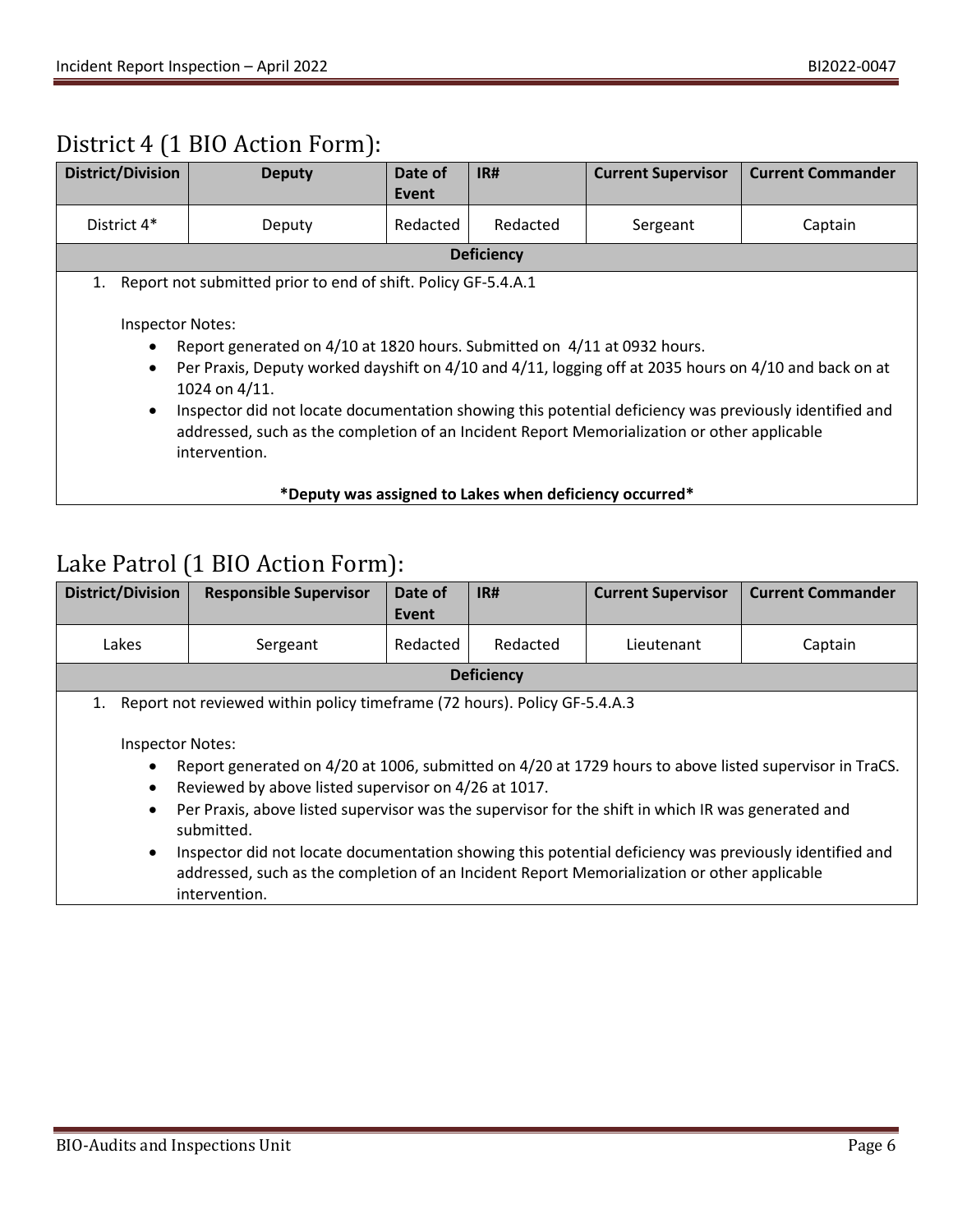| <b>District/Division</b>                                                                                                                                                                                                                                                                                                                                                                                                                                                                                                                                                                                                                                                    | <b>Responsible Supervisor</b> | Date of<br>Event | IR#               | <b>Current Supervisor</b> | <b>Current Commander</b> |
|-----------------------------------------------------------------------------------------------------------------------------------------------------------------------------------------------------------------------------------------------------------------------------------------------------------------------------------------------------------------------------------------------------------------------------------------------------------------------------------------------------------------------------------------------------------------------------------------------------------------------------------------------------------------------------|-------------------------------|------------------|-------------------|---------------------------|--------------------------|
| Lakes                                                                                                                                                                                                                                                                                                                                                                                                                                                                                                                                                                                                                                                                       | Sergeant                      | Redacted         | Redacted          | Lieutenant                | Captain                  |
|                                                                                                                                                                                                                                                                                                                                                                                                                                                                                                                                                                                                                                                                             |                               |                  | <b>Deficiency</b> |                           |                          |
| Report not reviewed within policy timeframe (72 hours). Policy GF-5.4.A.3<br>1.<br><b>Inspector Notes:</b><br>Report generated on 4/3 at 1633, submitted on 4/3 at 2153 hours to above listed supervisor in TraCS.<br>$\bullet$<br>Reviewed by above listed supervisor on 4/7 at 1900.<br>$\bullet$<br>Per Praxis, above listed supervisor was the supervisor for the shift in which IR was generated and<br>$\bullet$<br>submitted.<br>Inspector did not locate documentation showing this potential deficiency was previously identified and<br>$\bullet$<br>addressed, such as the completion of an Incident Report Memorialization or other applicable<br>intervention. |                               |                  |                   |                           |                          |
| *No BAF is required for this deficiency as the division emailed BIO, prior to the inspection, regarding late reviews of<br>IRs authored by the Deputy who completed this IR*                                                                                                                                                                                                                                                                                                                                                                                                                                                                                                |                               |                  |                   |                           |                          |

| <b>District/Division</b>                                                                                                                                                                                                                                                                                                                                                                                                                                                                                                                                                                 | <b>Responsible Supervisor</b> | Date of<br>Event | IR#      | <b>Current Supervisor</b> | <b>Current Commander</b> |
|------------------------------------------------------------------------------------------------------------------------------------------------------------------------------------------------------------------------------------------------------------------------------------------------------------------------------------------------------------------------------------------------------------------------------------------------------------------------------------------------------------------------------------------------------------------------------------------|-------------------------------|------------------|----------|---------------------------|--------------------------|
| Lakes                                                                                                                                                                                                                                                                                                                                                                                                                                                                                                                                                                                    | Sergeant                      | Redacted         | Redacted | Lieutenant                | Captain                  |
| <b>Deficiency</b>                                                                                                                                                                                                                                                                                                                                                                                                                                                                                                                                                                        |                               |                  |          |                           |                          |
| Report not reviewed within policy timeframe (72 hours). Policy GF-5.4.A.3<br>1.                                                                                                                                                                                                                                                                                                                                                                                                                                                                                                          |                               |                  |          |                           |                          |
| <b>Inspector Notes:</b><br>Report generated on 4/3 at 1901, submitted on 4/3 at 2315 hours to above listed supervisor in TraCS.<br>$\bullet$<br>Reviewed by above listed supervisor on 4/7 at 1901.<br>$\bullet$<br>Per Praxis, above listed supervisor was the supervisor for the shift in which IR was generated and<br>$\bullet$<br>submitted.<br>Inspector did not locate documentation showing this potential deficiency was previously identified and<br>$\bullet$<br>addressed, such as the completion of an Incident Report Memorialization or other applicable<br>intervention. |                               |                  |          |                           |                          |

**\*No BAF is required for this deficiency as the division emailed BIO, prior to the inspection, regarding late reviews of IRs authored by the Deputy who completed this IR\***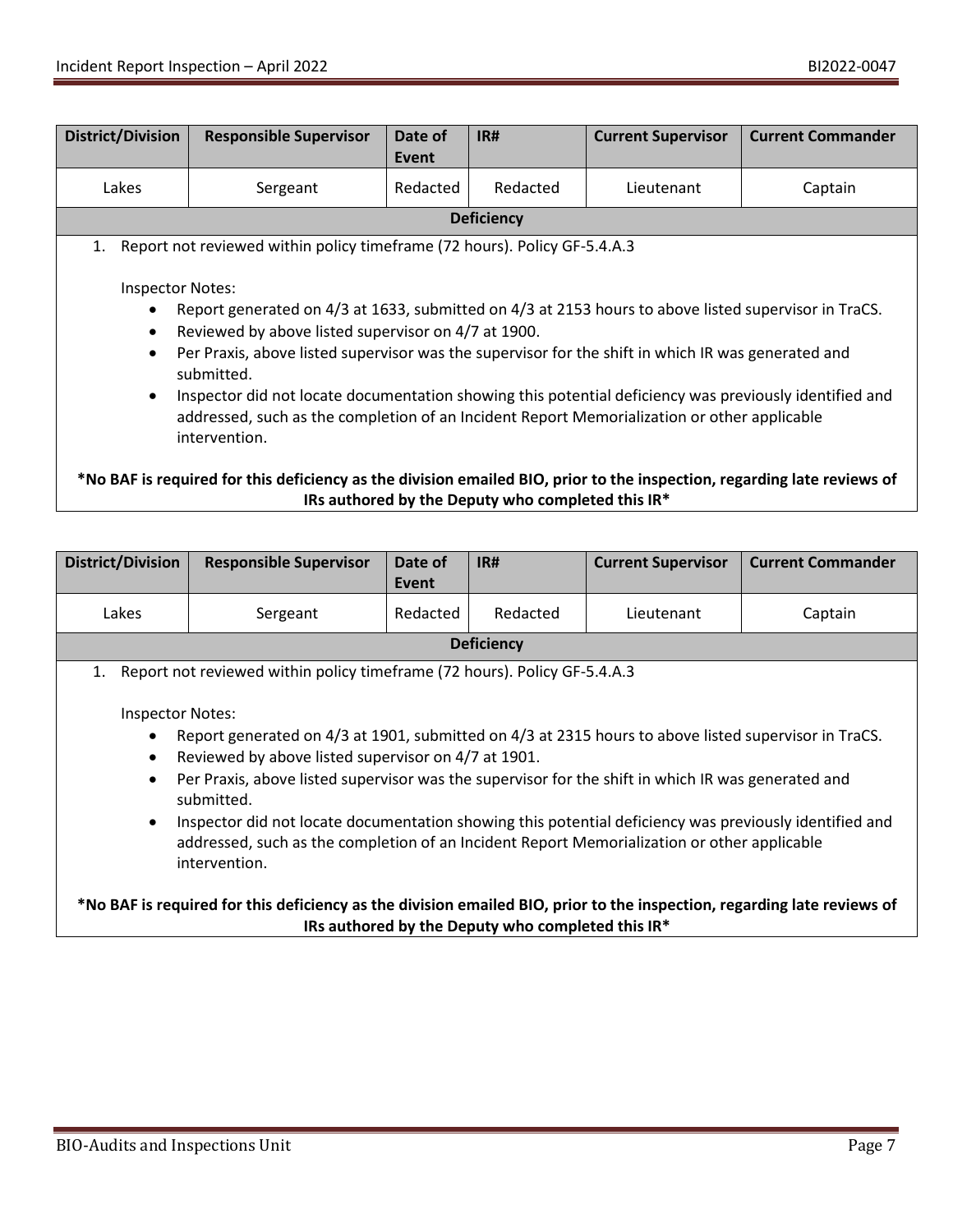## Major Crimes (1 BIO Action Form):

| <b>District/Division</b>                                                                                                                                                                                                                                                                                                                                                                                                                                                                                                                                                                                                             | <b>Deputy</b> | Date of<br>Event | IR#               | <b>Current Supervisor</b> | <b>Current Commander</b> |
|--------------------------------------------------------------------------------------------------------------------------------------------------------------------------------------------------------------------------------------------------------------------------------------------------------------------------------------------------------------------------------------------------------------------------------------------------------------------------------------------------------------------------------------------------------------------------------------------------------------------------------------|---------------|------------------|-------------------|---------------------------|--------------------------|
| $MCD^*$                                                                                                                                                                                                                                                                                                                                                                                                                                                                                                                                                                                                                              | Deputy        | Redacted         | Redacted          | Sergeant                  | Captain                  |
|                                                                                                                                                                                                                                                                                                                                                                                                                                                                                                                                                                                                                                      |               |                  | <b>Deficiency</b> |                           |                          |
| Report lacks articulation of probable cause to support trespassing charge. Policy GF-5.3.B.5<br>1.<br><b>Inspector Notes:</b><br>Report and related IR lack articulation to support culpable mental state required for trespassing charge.<br>Report and related IR lack articulation that property was a "fenced residential yard."<br>Report articulates probable cause for warrant arrest.<br>Inspector did not locate documentation showing this potential deficiency was previously identified and<br>$\bullet$<br>addressed, such as the completion of an Incident Report Memorialization or other applicable<br>intervention. |               |                  |                   |                           |                          |
| *Deputy was assigned to D2 when deficiency occurred*                                                                                                                                                                                                                                                                                                                                                                                                                                                                                                                                                                                 |               |                  |                   |                           |                          |

## Training (1 BIO Action Form):

| <b>District/Division</b>                                                                                                                                                                                                                                                                                                                             | <b>Responsible Supervisor</b> | Date of<br>Event | IR#               | <b>Current Supervisor</b> | <b>Current Commander</b> |
|------------------------------------------------------------------------------------------------------------------------------------------------------------------------------------------------------------------------------------------------------------------------------------------------------------------------------------------------------|-------------------------------|------------------|-------------------|---------------------------|--------------------------|
| Training*                                                                                                                                                                                                                                                                                                                                            | Sergeant                      | Redacted         | Redacted          | Lieutenant                | Captain                  |
|                                                                                                                                                                                                                                                                                                                                                      |                               |                  | <b>Deficiency</b> |                           |                          |
| Sergeant approved report and related IR with above noted deficiency. Policy GF-5.6.C<br>1.<br>Inspector Note:<br>Inspector did not locate documentation showing this potential deficiency was previously identified and<br>$\bullet$<br>addressed, such as the completion of an Incident Report Memorialization or other applicable<br>intervention. |                               |                  |                   |                           |                          |
| *Sergeant was assigned to D2 when deficiency occurred*                                                                                                                                                                                                                                                                                               |                               |                  |                   |                           |                          |